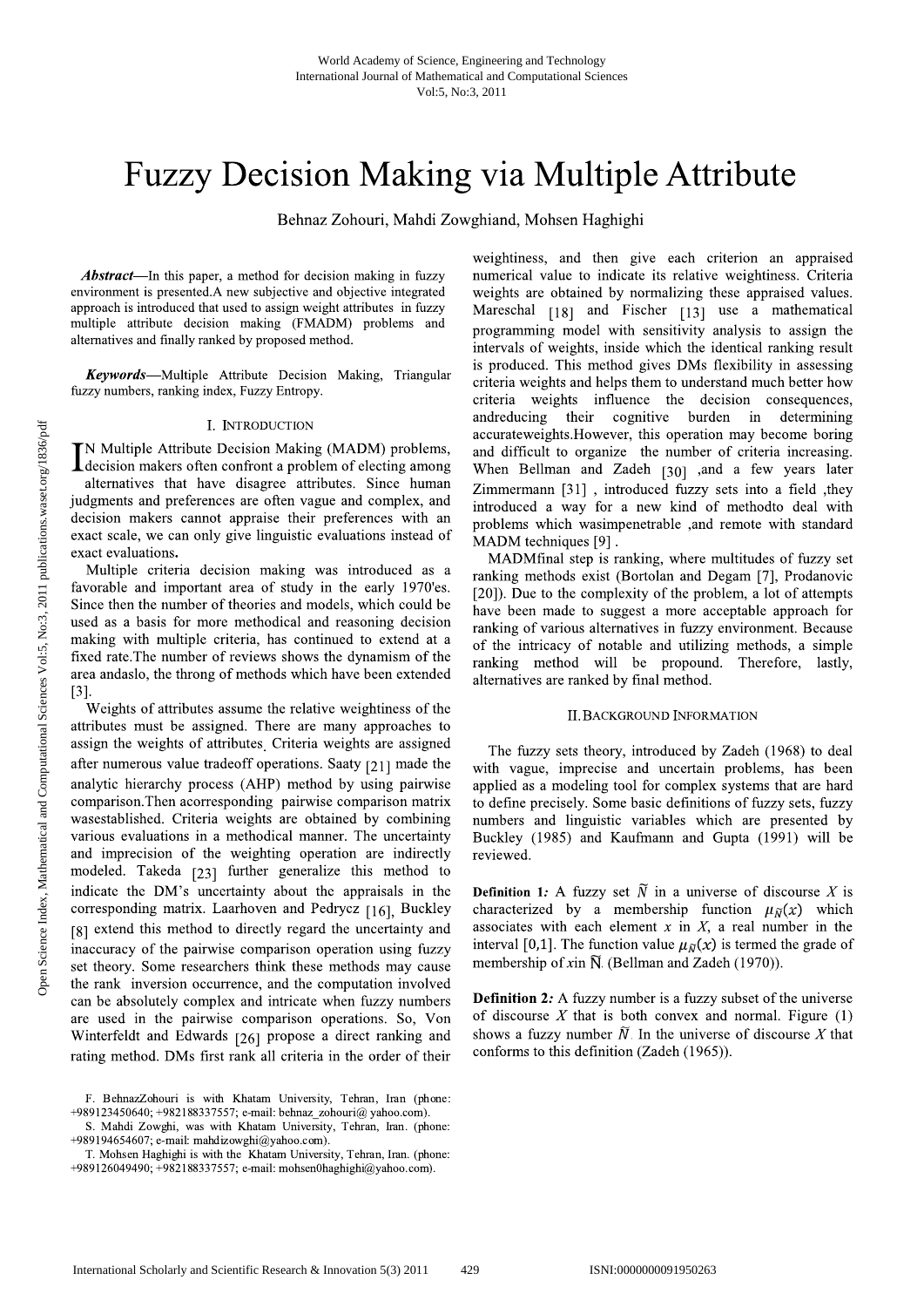

Fig. 1 a triangular fuzzy number  $\tilde{N}$ 

We also use triangular fuzzy numbers. A triangular fuzzhiy number  $\tilde{N}$  can be defined by a tripletof( $a_1 a_2, a_3$ ). Its conceptual schema and mathematical form is shown by (1).

$$
u_{\bar{N}}(x) = \begin{cases} 0 & x \le a_1; \\ \frac{x-a_1}{a_2 - a_1} a_1 < x \le a_2; \\ \frac{a_3 - x}{a_3 - a_2} a_2 < x \le a_3; \\ 0 & x > a_3; \end{cases} (1)
$$

Where  $(a_1, a_2, a_3)$  denote as left hand number, middle number and right hand number of  $\tilde{N}$  respectively.

**Definition 3:** Assuming that both  $\tilde{N} = (a_1, a_2, a_3)$  and  $\widetilde{M} = (b_1, b_2, b_3)$  are fuzzy numbers and cis positive real number, then the basic operations such as multiplication, addition, distance, maximum and minimum on fuzzy triangular numbers are defined as follows respectively (Zadeh  $(1965)$ ).

$$
c \times N = (c \times a_1, c \times a_2, c \times a_3)
$$
  
\n
$$
\widetilde{N} + \widetilde{M} = (a_1 + b_1, a_2 + b_2, a_3 + b_3)
$$
  
\n
$$
d(\widetilde{N}, \widetilde{M}) = \frac{a_1 + 2a_2 + a_3}{4} - \frac{b_1 + 2b_2 + b_3}{4}
$$
  
\n
$$
Max\{(a_i, b_i, c_i)_{i=1,\dots,n}\} = (max(a_i), max(b_i), max(c_i))
$$
  
\n
$$
Min\{(a_i, b_i, c_i)_{i=1,\dots,n}\} = (min(a_i), min(b_i), min(c_i))(2)
$$

**Definition 4:** when we consider a variable, in general, it takes numbers as its value. If the variable takes linguistic terms, it is called linguistic variable (Zadeh (1975)). The concept of a linguistic variable is very useful to describe situations that are too complex or not well defined in conventional quantitative expressions. For example, "temperature" is a linguistic variable which contains the values like freeze, cold, cool, hot, very hot and etc, where it is defined as linguistic term.

#### **III. PROPOSED METHOD**

Assume **m** alternatives of  $A_i$ ,  $i = 1, ..., m$  be evaluated against **n** criteria  $C_j$ ,  $j = 1, ..., n$ . All elements of decision matrix are fuzzy numbers and demonstrate by  $(y_{ij}^l, y_{ij}^m, y_{ij}^r)$ . These elements are achieved by the brainstorming techniques by decision makers. Because all values of decision matrix have not same scale measurement, we have to normalize them.

TABLE I DECISION MATRIX FILLED BY TFNS

| Criteria     |                                  |          |                                  |  |  |
|--------------|----------------------------------|----------|----------------------------------|--|--|
| Alternatives | $C_1$                            | $\cdots$ | $C_n$                            |  |  |
| $A_1$        | $(y_{11}^l, y_{11}^m, y_{11}^r)$ | $\cdots$ | $(y_{1n}^l, y_{1n}^m, y_{1n}^r)$ |  |  |
| ÷            |                                  |          |                                  |  |  |
| $A_m$        | $(y_{m1}^l, y_{m1}^m, y_{m1}^r)$ | $\cdots$ | $(y_{mn}^l, y_{mn}^m, y_{mn}^r)$ |  |  |

Implementation of the proposed method is dependent on the following steps:

Step 1:Some of the criteria have positive concepts, thus decision makers (DM) want to increase them (e.g. productivity). In contrast some of criteria have negative concept where DM would like to decrease them (e.g. cost). We normalize any columns separately. If  $j^{th}$  criterion of decision matrix has positive concept, then  $i^{th}$  row at the  $j^{th}$  column element of decision matrix is normalized by below equation :

$$
\left(\frac{y_{ij}^l}{\text{Max}_{i\in(1,2\ldots,m)}y_{ij}^r}, \frac{y_{ij}^m}{\text{Max}_{i\in(1,2\ldots,m)}y_{ij}^r}, \frac{y_{ij}^r}{\text{Max}_{i\in(1,2\ldots,m)}y_{ij}^r}\right) (3)
$$

Conversely, if  $j^{\text{th}}$  criterion of decision matrix has positive concept, then  $i^{\text{th}}$  row at the  $j^{\text{th}}$  column element of decision matrix is normalized by following relation:

$$
\left(\frac{Min_{i\in(1,2,\dots,m)}y_{ij}^l}{y_{ij}^r}, \frac{Min_{i\in(1,2,\dots,m)}y_{ij}^l}{y_{ij}^m}, \frac{Min_{i\in(1,2,\dots,m)}y_{ij}^l}{y_{ij}^l}\right) (4)
$$

Step 2: this step tries to give a new weight determination approach to retain the merits of both subjective and objective approaches (Tien 2009, Hobbs 1980): to assign weights by solving mathematical models automatically and at the same time taking into account the decision maker's preferences:

**Step 2.1:** objective weights ( $w_i^o$ ): The objective modes select weights through mathematical calculations, which quit subjective judgment information of decision makers. Entropy theory is another important theory to study the problem of uncertainty. Entropy weight is a parameter that clarifies how much diverse alternatives approach one to another in respect to a certain attribute. The greater the value of the entropy, the smaller the entropy weight then the smaller the differences of diverse alternatives in this specific attribute, and the less information the specific attribute affords, and the less important this attribute becomes in the decision making operation. In this paper we give a Fuzzy Entropy Weight, while for fuzzy numbers could not use the crisp formula to calculate the entropies of fuzzy numbers directly. Generally, we first transform the fuzzy numbers into crisp numbers, and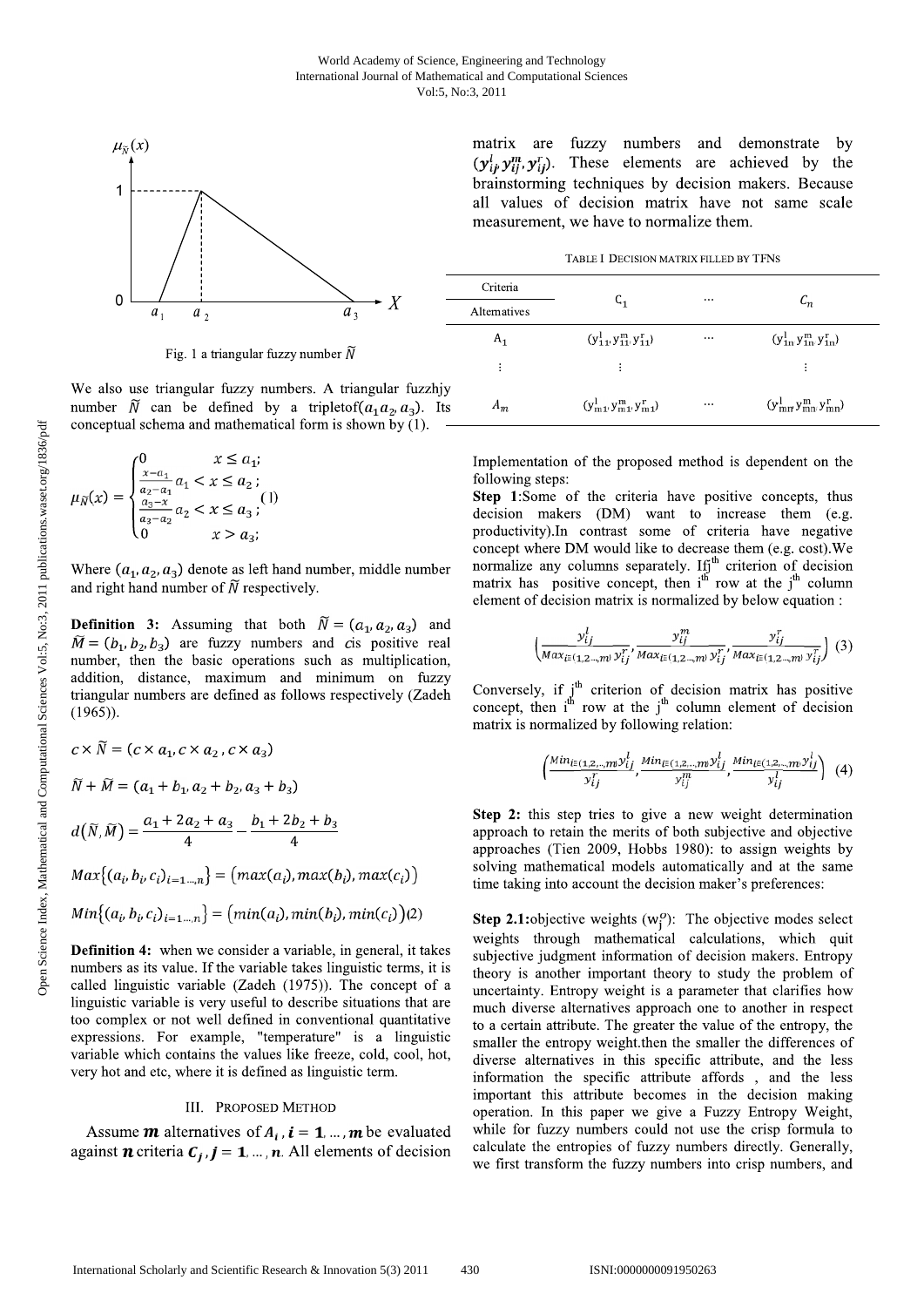then calculate their respective entropies. So, we transform all elements of normalized matrix in crisp to obtain  $x_{ii}$  (as elements). Thereafter, ratio of  $x_{ij}$  is computed according to the following equation and notified by  $f_{ii}$ :

$$
f_{ij} = \frac{x_{ij}}{\sum_{i=1}^{m} x_{ij}} \tag{5}
$$

Then, the fuzzy entropies of the  $i<sup>th</sup>$  attributes can be calculated with the following:

$$
\overline{E}_j = -K \cdot \sum_{i=1}^m f_{ij} \times Ln(f_{ij}) = -\frac{1}{Ln(m)} \sum_{i=1}^m f_{ij} \times Ln(f_{ij}) \quad (6)
$$

Now, the objective weight of  $j<sup>th</sup>$  attribute is calculated with the following equation:

$$
W_j^o = \frac{1 - \overline{E_j}}{\sum_{j=1}^n (1 - \overline{E_j})}
$$
 (7)

**Step 2.2** :subjective weights  $(w_i^s)$  : Weights assigned by subjective modes can specify the subjective judgments of decision makers, thus makes the rankings of alternatives in Fuzzy MADM problem have more discretional factors. For calculating the subjective weights, it is needed a linguistic value to each criterion. Note that, they are values of importance linguistic variable. The corresponding linguistic values of the  $i^{th}$  criterionare denoted simply as  $MFC_i$ . Reciprocal subtraction of each criterion defined by:

$$
RS_i = \sum_{j=1}^{n} d(MFC_i MFC_j)
$$
\n(8)

As defined in definition 3,  $d(MFC_i MFC_i)$  states the fuzzy distance relation. Therefore, subjective weight of i<sup>th</sup> criterion achieve by relation (9):

$$
w_i^s = \frac{a^{RS_i}}{\sum_{j=1}^n a^{RS_j}}
$$
\n(9)

The parameter  $\alpha$  is greater and not equal than 1. If it is equal 1, subjective weights achieve in same value.

Step 2.3: Calculation of the combined weights of attributes: Derive the combined weight of  $i<sup>th</sup>$  attribute by geometric average according to:

$$
w_j = (w_j^o)^\alpha \times (w_j^s)^\gamma \qquad (10)
$$

Where  $\alpha$  and yrepresent the relative weightiness of the objective weights and the subjective weights to decision makers respectively, such  $\alpha + \gamma = 1$ . Combined fuzzy weight is such asmarker that not only shows how much important an attribute is to the decision maker, but also shows how much various of attributeare in various alternatives.

Step 3: Weighting the normalized matrix: At this stage, we multiplied normalized matrix in weight vector. M-times TFNs are resultedby this multiplication. In fact, the results show the value of each alternative.

Step 4: Ranking: when the values of each alternative are obtained, we must rank them. Several techniques exist in literature to rank the fuzzy numbers. To do this, this section proposes a novel method for ranking of fuzzy numbers based on the distance of numbers value to their minimum and maximum (see details in  $(3)$ ).

Let  $(a_i, b_i, c_i)$ ,  $i = 1, ..., n$  be the fuzzy numbers. To define the index of each alternative first we obtain the distance of each alternative value from maximum and minimum of all alternatives. The unique point of this method is that the number is more important, if its distance is higher than minimum and is lower than maximum value, simultaneously. In contrast, we must obtain the average of per fuzzy number where it is acquired by  $(11)$ :

$$
\tilde{x}_{(a_i, b_i, c_i)} = \frac{(a_i + b_i + c_i)}{3} (11)
$$

As mentioned above, Equation (12) will be considered as the ranking index in which the larger value of index is the better ranking of each fuzzy number.

$$
Index_{(a_i, b_i, c_i)} = \frac{d((a_i, b_i, c_i), (a_{min}, b_{min}, c_{min}))}{d((a_{max}, b_{max}, c_{max}), (a_i, b_i, c_i))} \times \tilde{x}_{(a_i, b_i, c_i)}(12)
$$

In next stage, we use the proposed method in a condensation case study.

# IV. NUMERICAL EXAMPLE

In an effort to study the tourist attraction, a regular survey is usually done in the fourfamous place of the Iran: TakhteJamshid in Shiraz $(A_1)$ , GhareAlisadr in Hamadan  $(A_2)$ , Sio'sepol in Esfahan $(A_3)$  and Bis'toon in Kermanshah $(A_4)$ . They are several of Iran's greatest tourist attractions, so weare now going to select the best case for tourist attraction( $A_i$ : i =1, 2, 3, 4) based on three criteria ( $C_j$ :  $j = 1, 2, 3$ ) as popularity  $(C_1)$  climate  $(C_2)$  and cost  $(C_3)$ . Figure2 shows each fuzzy linguistic term with its correspondent fuzzy number for each criterion. Note that, either Positive or negative concept of each criterion is included in following figures.

TABLE II A

FUZZY LINGUISTIC TERMS FOR CRITERION  $C_1$ AND  $C_2$ 

| Importance  | Abbreviation | <b>Fuzzy Number</b> |
|-------------|--------------|---------------------|
| Very low    | VL           | (0,0,1)             |
| Low         |              | (0,1,3)             |
| Medium low  | МL           | (1,3,5)             |
| Medium      | М            | (3,5,7)             |
| Medium high | MН           | (5,7,9)             |
| High        | Н            | (7,9,10)            |
| Very high   | VH           | (9,9,10)            |

431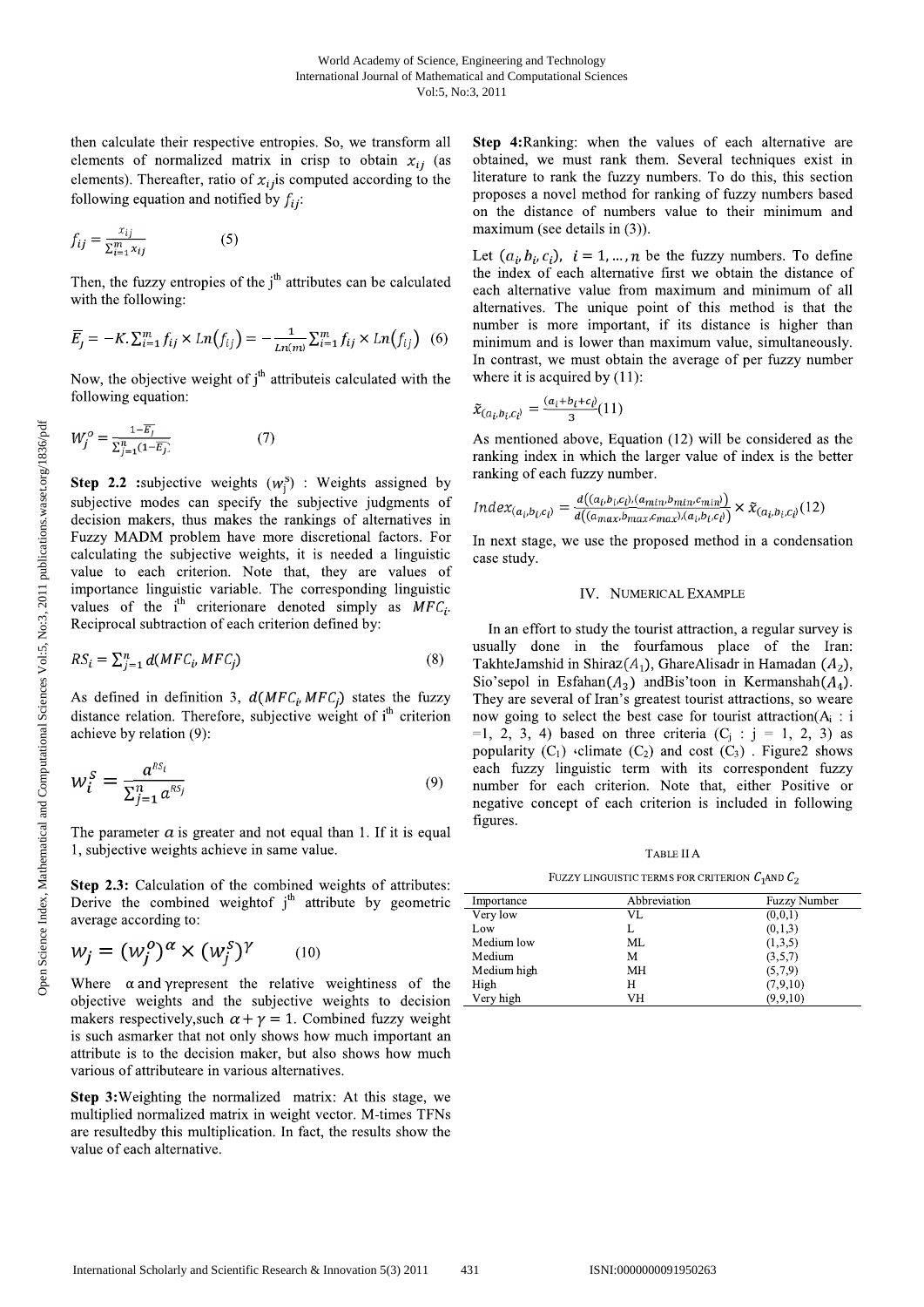### World Academy of Science, Engineering and Technology International Journal of Mathematical and Computational Sciences Vol:5, No:3, 2011

| FUZZY LINGUISTIC TERMS FOR CRITERION U <sub>3</sub> |                   |                                                                  |  |  |  |  |  |  |
|-----------------------------------------------------|-------------------|------------------------------------------------------------------|--|--|--|--|--|--|
| Importance                                          | Abbreviation      | <b>Fuzzy Number</b>                                              |  |  |  |  |  |  |
| Very low                                            | VL                | (0,0,50)                                                         |  |  |  |  |  |  |
| Low                                                 | L                 | (50, 150, 200)                                                   |  |  |  |  |  |  |
| Medium low                                          | МL                | (50, 150, 200)                                                   |  |  |  |  |  |  |
| Medium                                              | M                 | (150, 200, 250)                                                  |  |  |  |  |  |  |
| Medium high                                         | MH                | (200, 250, 350)                                                  |  |  |  |  |  |  |
| High                                                | H                 | (250, 350, 400)                                                  |  |  |  |  |  |  |
| Very high                                           | VH                | (350, 350, 400)                                                  |  |  |  |  |  |  |
| lv١<br>1<br>0.8<br>0.6<br>0.4<br>0.2<br>1<br>0      | ML<br>М<br>3<br>5 | VH<br>MH<br>н<br>9<br>7<br>10                                    |  |  |  |  |  |  |
|                                                     |                   | Fig. (2.A). Fuzzy linguistic terms for criterion $C_1$ and $C_2$ |  |  |  |  |  |  |
|                                                     |                   |                                                                  |  |  |  |  |  |  |

TABLE II B

#### $0.8$  $0.6$  $0.4$  $02$ 150 200 250 350 400

Fig. (2.B). Fuzzy linguistic terms for criterion  $C_3$ 

Fig. 2 Fuzzy linguistic terms for each criterion

Decision maker completes the decision matrix based on himself/herself idea and fuzzy linguistic terms (See Figure 2). But, same scaling of decision matrix's elements, achieved decision maker ideas are transformed into normalized matrix. The decision matrix and its normalization are shown in Table 3. Note that, *step 1* is performed by this process.

TABLE III DECISION MATRIX AND ITS NORMALIZATION

TABLE IV ENTROPY AND OBJECTIVE WEIGHTS OF EACH CRITERION BASED ON NORMALIZED MATRIX'S ELEMENTS

| Criterion        | ັ    | u-   |      |
|------------------|------|------|------|
| Entropy value    | 0.95 | 0.91 | 0.93 |
| Objective weight | 0.24 | 0.42 | 0.34 |

It is ran **Step 2.2** for specifying the subjective judgments of decision maker. Hence, Table V shows linguistic values of the  $i<sup>th</sup>$  criterionwhich are used simply as  $MFC_i$ . According to the approach of **Step 2.2**, reciprocal subtraction matrix and also obtained subjective weights are calculated systematically. Results are shown in Table VI.

**TABLE V** LINGUISTIC TERMS AND THEIR MEMBERSHIP **ELINCTION** 

|                                                | Linguistic terms      |     | Abbreviation    | Membership function |         |  |  |  |  |  |
|------------------------------------------------|-----------------------|-----|-----------------|---------------------|---------|--|--|--|--|--|
|                                                | Extremely unimportant |     | EU              |                     | (1,1,3) |  |  |  |  |  |
|                                                | Very unimportant      |     | VU              | (1,3,5)             |         |  |  |  |  |  |
|                                                | Important             |     |                 | (3,5,7)             |         |  |  |  |  |  |
|                                                | Very important        |     | (5,7,9)<br>VI   |                     |         |  |  |  |  |  |
|                                                | Extremely important   |     | (7,9,9)<br>ΕI   |                     |         |  |  |  |  |  |
|                                                |                       |     |                 |                     |         |  |  |  |  |  |
| <b>TABLE VI</b>                                |                       |     |                 |                     |         |  |  |  |  |  |
| RECIPROCAL SUBTRACTIONS AND SUBJECTIVE WEIGHTS |                       |     |                 |                     |         |  |  |  |  |  |
|                                                |                       | С,  | $\mathcal{C}_3$ | RS,                 | w,      |  |  |  |  |  |
|                                                |                       | 3.5 | 5.5             |                     | 0.84    |  |  |  |  |  |
|                                                | $-3.5$                | 0   |                 | -1.5                | 0.12    |  |  |  |  |  |
|                                                |                       |     |                 |                     |         |  |  |  |  |  |

 $-5<sup>5</sup>$ 

0.33

0.28

 $0.31$ 

0.36

C.

 $\theta$ 

 $-7.5$ 

0.04

3

 $\overline{3}$ 

It is combined weight of  $j<sup>th</sup>$  attribute by geometric average according to the  $(8)$ . In view of **Step 3**, achieved weights affect on normalized matrix. Finally in **Step 4**, we use equation  $10$ for ranking the fuzzy numbers that are acquired in the previous step. As mentioned before, the ranking order depends on two parameters of  $W_i^T$ . Accordingly, we used a different value of  $\alpha$  to identify which subjective and objective weights of criteria is mostly impact. Table VII gives the total weights of each criteria and various ranking of each alternative based on different values of  $\alpha$ .

|            | Alternative    | C1              | C <sub>2</sub>  | $\cap$          |                                                              |      |      | TABLE VII |  |  |          |  |
|------------|----------------|-----------------|-----------------|-----------------|--------------------------------------------------------------|------|------|-----------|--|--|----------|--|
|            | 411            | (7,9,10)        | (1,3,5)         | (200, 250, 350) | TOTAL WEIGHTS OF EACH CRITERIA AND FINAL RANKING WITH REGARD |      |      |           |  |  |          |  |
| Decision   | A <sub>2</sub> | (1,3,5)         | (9,9,10)        | (200, 250, 350) | TO DIFFERENT $\alpha$                                        |      |      |           |  |  |          |  |
| matrix     | $A_3$          | (3,5,7)         | (5,7,9)         | (50, 150, 200)  | Rank                                                         |      |      |           |  |  |          |  |
|            |                | (5,7,9)         | (1,3,5)         | (150, 200, 250) |                                                              | W    | W,   | W,        |  |  |          |  |
| Normalized |                | (0.7, 0.9, 1)   | (0.1, 0.3, 0.5) | (0.1, 0.2, 0.3) |                                                              |      |      |           |  |  | Aэ       |  |
| decision   | A <sub>2</sub> | (0.1, 0.3, 0.5) | (0.9, 0.9, 1)   | (0.1, 0.2, 0.3) | 0.10                                                         | 0.74 | 0.14 | 0.05      |  |  | ٠        |  |
| matrix     | $A_3$          | (0.3, 0.5, 0.7) | (0.5, 0.7, 0.9) | (0.3, 0.3, 1)   |                                                              |      |      |           |  |  |          |  |
|            |                | (0.5, 0.7, 0.9) | (0.1, 0.3, 0.5) | (0.2, 0.3, 0.3) | 0.23                                                         | 0.63 | 0.16 | 0.07      |  |  | $\Delta$ |  |
|            |                |                 |                 |                 | 0.31                                                         | 0.57 | 0.18 | 0.08      |  |  | 4        |  |

0.76

0.87

In multi attribute decision making (MADM), criteria have not same importance. So, next stage must assign an appropriate weight for each criterion. According to **Step 2.1**, criteria weighting by Entropy theory ignore decision maker's judgment about each criterion. This means that obtained objective weights are less often optional. Achieved entropy of each criterion and corresponding objective weights, are shown in Table IV:

As demonstrated in table 10, rank of  $A_3$  and  $A_4$  is constant, but with emphasis on subjective judgment  $A_1$  is the better alternative thanA<sub>2</sub>. Hence, with ignorant to decision maker's idea  $A_2$  is the better alternative than $A_1$ .

 $\overline{2}$ 

 $\overline{2}$ 

 $\mathbf{1}$ 

 $\overline{4}$ 

0.20

0.26